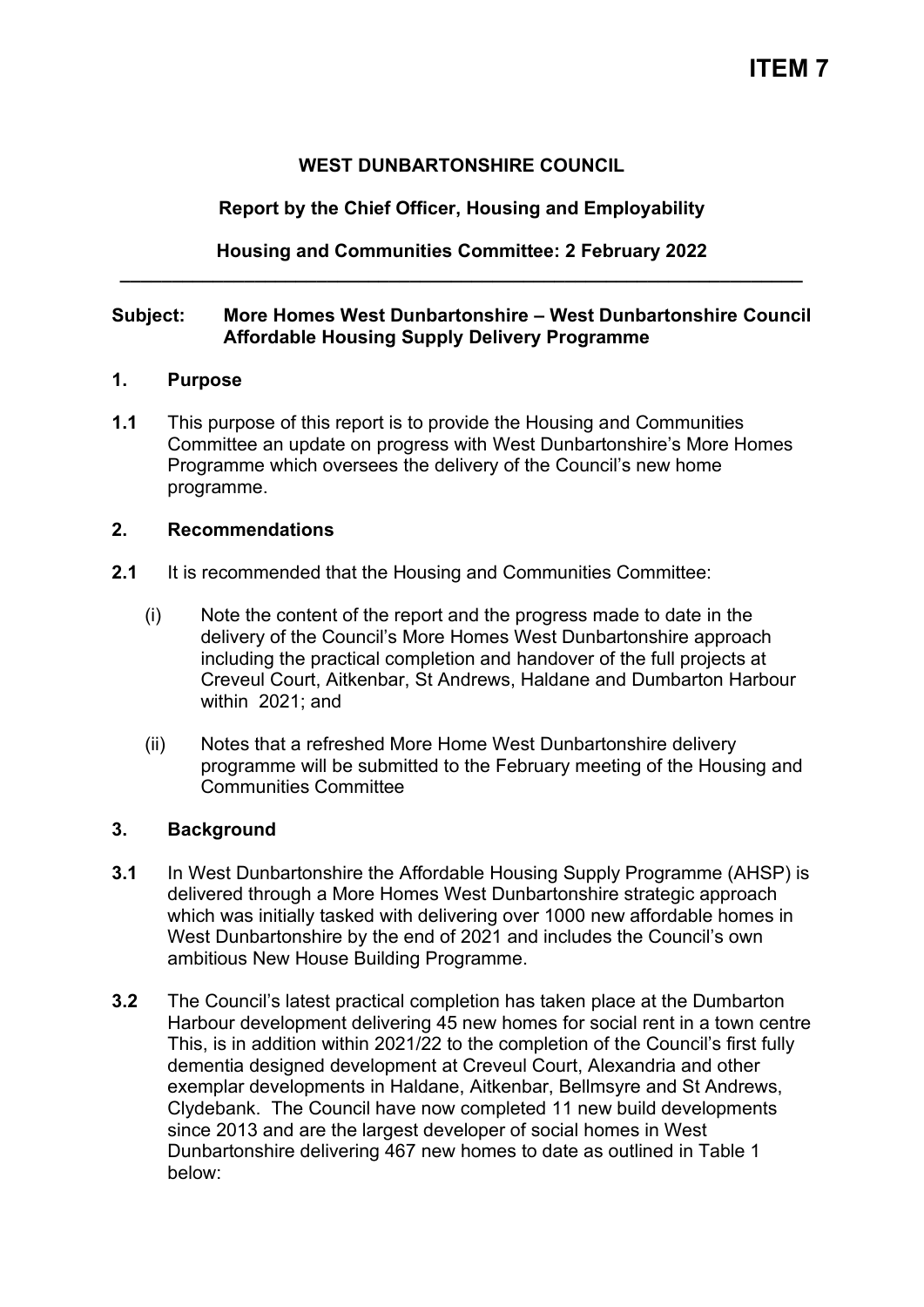| <b>Table 1: Completed Council New Build</b> |  |
|---------------------------------------------|--|
|---------------------------------------------|--|

| <b>Project</b>                        | No. of       | <b>Completion</b> |
|---------------------------------------|--------------|-------------------|
|                                       | <b>Units</b> | <b>Date</b>       |
| Granville Street (Phase 1), Clydebank | 24           | <b>July 2013</b>  |
| Miller Road, Alexandria               | 15           | October 2013      |
| Granville Street (Phase 2), Clydebank | 9            | February 2014     |
| Central Bellsmyre, Dumbarton          | 36           | December 2014     |
| Hillstreet Square, Dumbarton          | 37           | August 2015       |
| Second Avenue, Clydebank              | 40           | April 2018        |
| Creveul Court, Alexandria             | 22           | April 2021        |
| <b>Aitkenbar Primary School</b>       | 55           | <b>July2021</b>   |
| <b>Haldane Primary School</b>         | 58           | August 2021       |
| St Andrews, Clydebank                 | 126          | October 2021      |
| Dumbarton Harbour, Dumbarton          | 45           | December 2021     |
| <b>Totals</b>                         | 467          |                   |

**3.3** The Strategic Housing Investment Plan (SHIP) 2022-2026, outlining West Dunbartonshire's Affordable Housing Supply Programme through the More Homes West Dunbartonshire approach was approved by the Housing and Communities Committee in November 2021.

## **4. Main Issues**

**4.1** The Strategic Housing Investment Plan and HRA Capital Plan outlined the plans the Council have for meeting their new build ambitions. The initial plans have been impacted as a result of the pandemic and the revised new build targets for the Council are outlined below:

# **Table 2: Council New Build**

| <b>Site/Developer</b> | <b>Number of Units</b> | <b>Est Completion Date</b> |
|-----------------------|------------------------|----------------------------|
| Queens Quay, Site B,  | 29                     | August 2022                |
| <b>Clydebank</b>      |                        |                            |
| Clydebank East,       | 88                     | August 2023                |
| Clydebank             |                        |                            |
| Pappert, Bonhill      |                        |                            |
| Alexandria            | 27                     | August 2023*               |
|                       |                        |                            |
|                       | 144 units              |                            |

## **4.2** Updates for each site are noted below:

# St Andrews School:

The site reached practical completion in October 2021, which seen the completion of 126 new homes. 125 of the homes are now tenanted and households are enjoying their new homes. The remaining property is the assisted living unit which will be leased to the Health and Social Care Partnership. An external care provider has now been appointed and the property will now be operational from February 2022.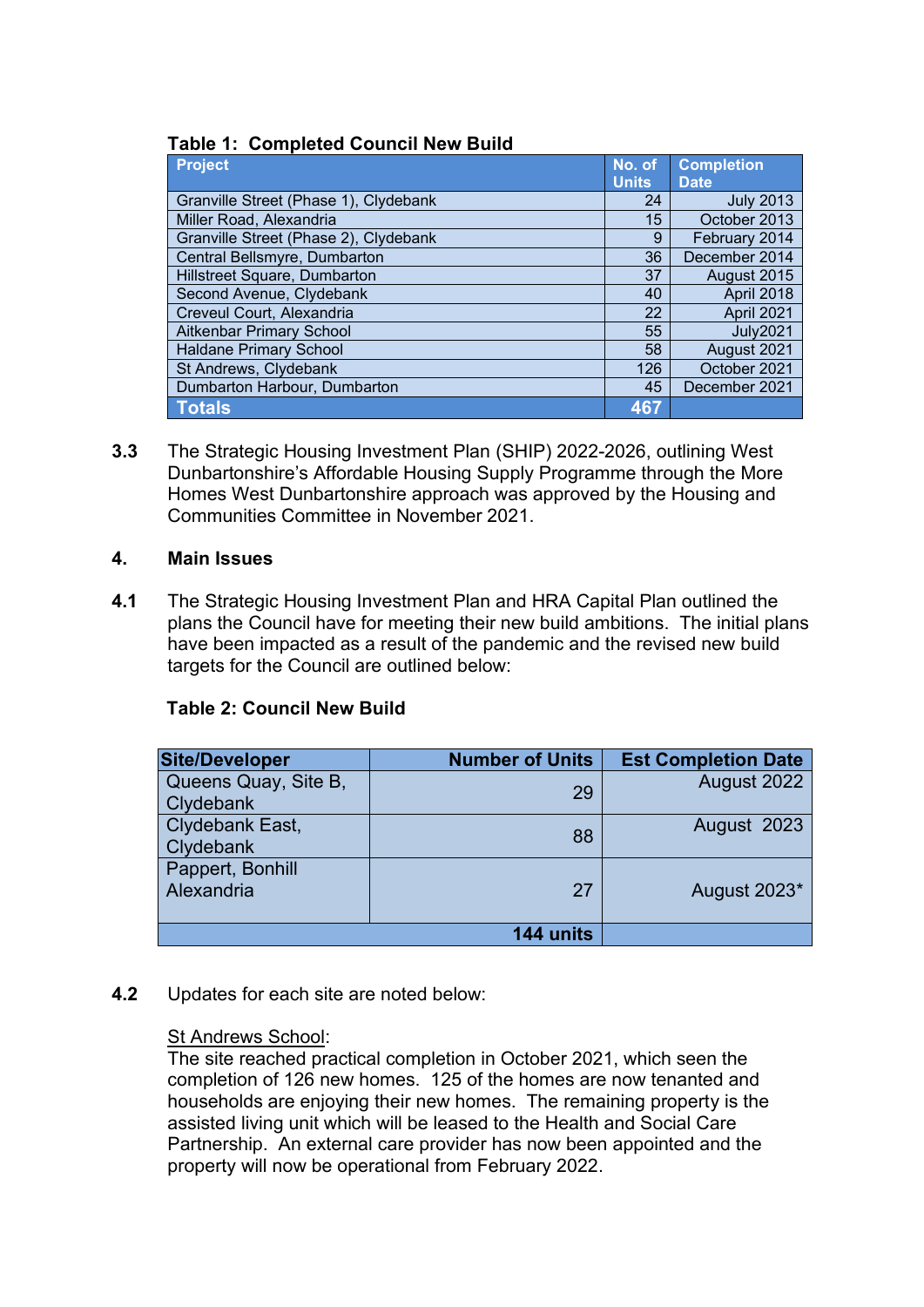### Dumbarton Harbour:

The final handovers for this site were completed in December 2021 and 45 tenants are now enjoying their new homes. As practical completion has now been achieved the Council is in the process of submitting the final cost information to the Scottish Government to secure additional grant funding previously reported to Committee

### Clydebank East:

The demolition of 339 properties was completed in October 2020. Design of 88 new build council properties has been underway with CCG and architects Anderson, Bell and Christie. A consultation event with tenants and residents, Ward Members and Council took place in February 2021. All feedback and questions were extremely helpful and influenced the final design. A Pre Planning Elected Members briefing took place on 30 March 2021 and planning approval was sought for this project and was heard at the October 2021 Planning Committee. However, Planning was continued as committee were concerned at the parking provision provided. As a result, the design team have been progressing looking at the option of providing additional parking provision at the expense of the current open space and play provision and this will again be submitted for Planning. The additional design requirements of the Planning committee decision has somewhat negated the planned site start date of January 2022 and this will lead to increased costs which will be reported to the next Housing and Communities Committee together with a revised programme. This is intended to be the Council's first fully zero carbon housing development and marks a significant milestone in our transition to net zero.

## Queens Quay, Site B, Clydebank:

A partnership with Wheatley Group and Clydebank Housing Association, the Council will deliver 29 out of the 146 properties currently on-site. As a result of a delay in securing the materials required to develop Titan Boulevard the delivery of the new Council homes has been delayed from the anticipated date in March 2022 now to August 2022. The delay is replicated for the new homes being delivered by Clydebank Housing Association and Lorretto Housing Association and no new homes will be delivered until completion of Titan Boulevard which is expected to be completed on 22nd July 2022.

## Pappert, Bonhill

The Special Housing and Communities Committee in January 2022 approved the appointment of the award of the contract through the Scotland Excel framework for Pappert, Bonhill – Passivhaus / Net Zero Pilot New Build Development to CCG (Scotland) Ltd. As reported to that Special Housing and Communities Committee, the housing mix has been altered from what was previously reported to the Housing and Communities Committee and will now deliver 27 new homes comprising 7 Passivhaus homes and 20 homes meeting the net zero standard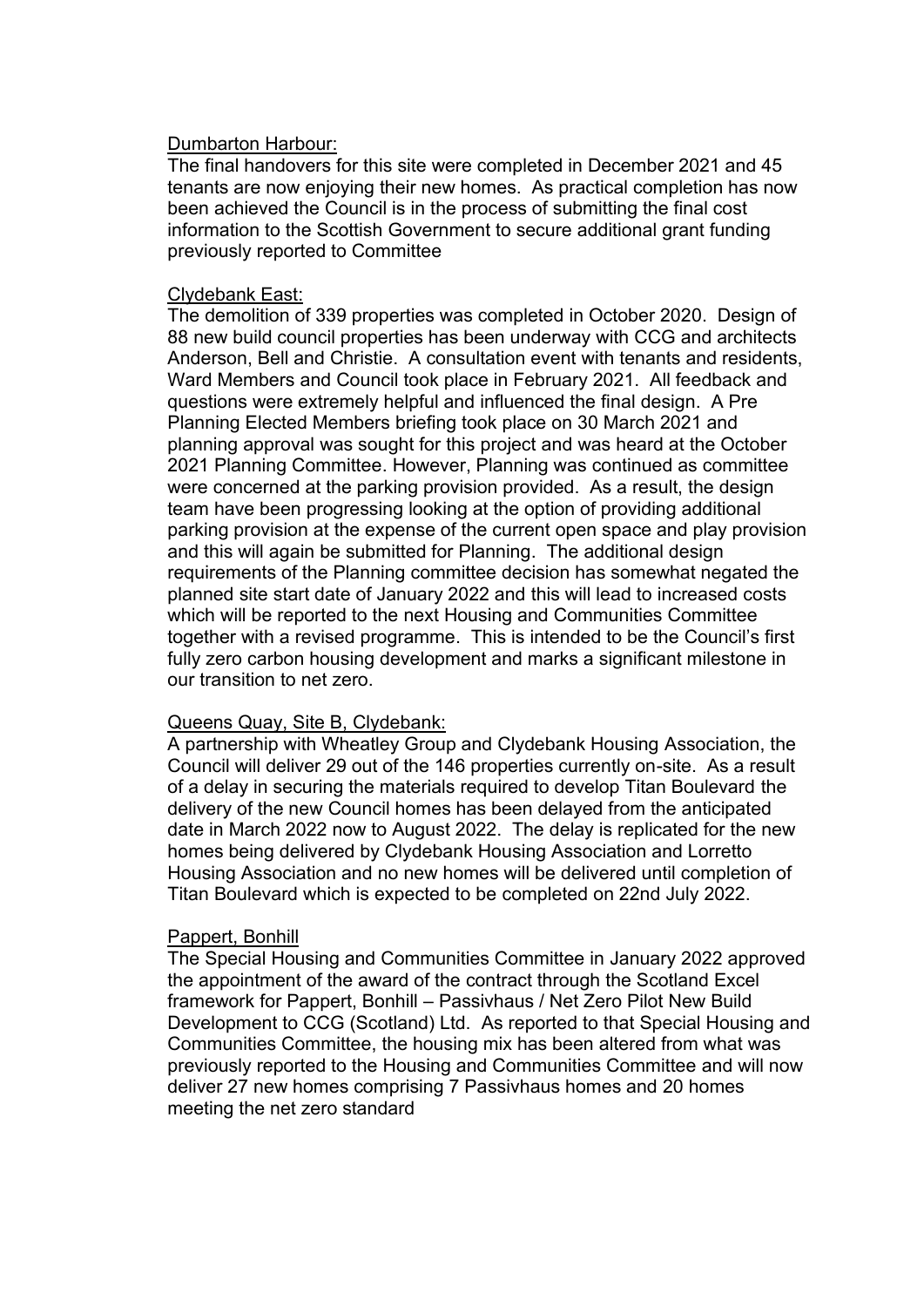| <b>House Type</b>     | <b>Sustainability Standard</b> | <b>Number of New</b><br><b>Homes</b> |
|-----------------------|--------------------------------|--------------------------------------|
| House 3bed/4 person   | Passivhaus                     | 4                                    |
| House 3bed/5 person   | Passivhaus                     | 3                                    |
| House 3bed/5 person   | Net Zero                       | 6                                    |
| House 4bed/6person    | Net Zero                       | 4                                    |
| House 4bed/7person    | Net Zero                       | 1                                    |
| Flat 2bed/3person w/c | Net Zero                       | 3                                    |
| Flat 1 bed/2person    | Net Zero                       | 6                                    |

## Buy Back Scheme:

Since 2015 the Council has operated a Buy Back Scheme that assists the Housing Team in purchasing properties of formerly Council homes that were sold through the Right to Buy Scheme. Not only does this Scheme assist with tackling homelessness and housing need and some common capital works, it also contributes towards the More Homes agenda by adding additional stock to the Council's portfolio that is the right type and size and in the right location. The Scheme continued following lockdown with social distancing and virtual viewings still in place. However the Council did manage to complete 15 purchases in 2020/21 providing new homes to household in housing need. So far this financial year, the Council has purchased 11 properties (as at December 2021) at a total cost of £768k. It is anticipated that the use of purchasing properties in the open market to meet our strategic housing objectives will increase over the next few years and this is reflected in the recently published Housing to 2040 strategy by the Scottish Government.

**4.3** Our dementia friendly development at Creveul Court received the commendation award at the Homes for Scotland Awards 2021in the Development of the Year. This award recognises excellence in the creation of new homes and place-making across the country with finalists and was chosen by an independent judging panel. The 22 homes at Creveul Court have been designed to make independent living easier for tenants with dementia. The development has also been shortlisted for the Association Public Sector Excellence (APSE) Margo Blair Innovation Award, celebrating outstanding local councils that use innovative ideas and solutions to tackle the current challenges facing their frontline services.

## Future New Build – West Dunbartonshire

- **4.4** Building new affordable homes has an important role to play in revitalising local economies and assisting with post-pandemic recovery plans. It is also clear that the need for affordable homes has and will increase. *Future New Build – West Dunbartonshire* is an ambitious plan that aims to continue the positive momentum of the More Homes West Dunbartonshire programme.
- **4.5** As the biggest affordable housing developer in West Dunbartonshire, the Council has identified potential future sites for new council homes to address existing and new housing need. The design of these homes will further develop, improve and exceed current best practice, providing sustainable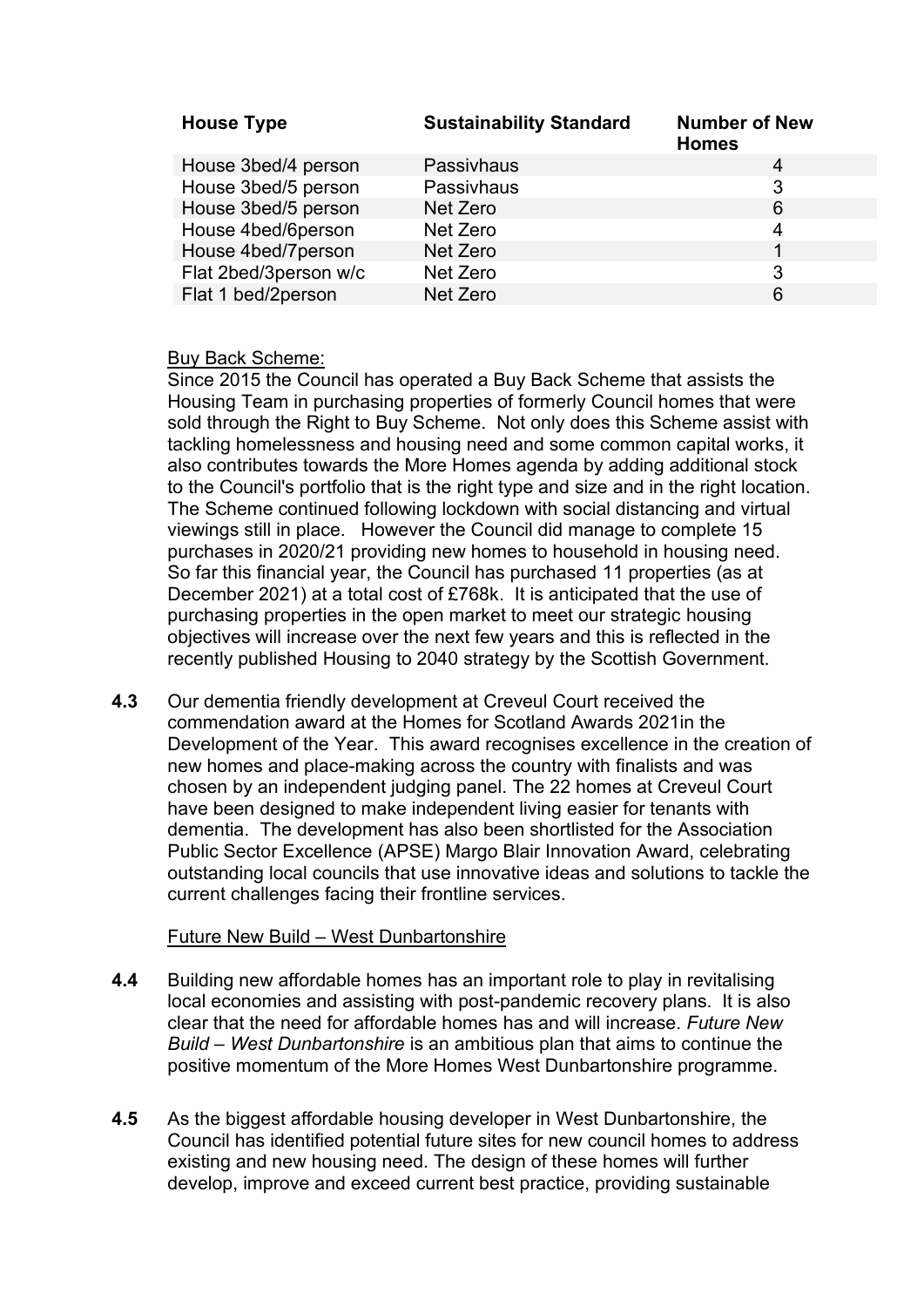homes using innovative technology and delivering on our low carbon ambitions including passivhaus and other net zero carbon opportunities. We have identified the Pappert development site as the optimum site to develop our planned Passivhaus pilot. In addition, as agreed at the Special meeting of the Housing and Communities Committee in January we are preparing a paper for the next Housing and Communities Committee which will provide an option for all future council new build developments to achieve as a minimum zero carbon standards.

- **4.6** The ongoing pandemic has highlighted that housing and health outcomes are interconnected. We must build on our recent progress if we are to address health inequalities within our communities. As early adopters of the Dementia Framework at Creveul Court, West Dunbartonshire Council are at the forefront of Dementia Design best practice. The fundamentals of Dementia Design have been embedded in West Dunbartonshire's Design Standard as a further commitment to respond to the varying housing needs of our residents.
- **4.7** Our Design Standard already incorporates the following elements which the Scottish Government are planning on making mandatory conditions of any future grant from the Affordable Housing Supply Programme
	- all new homes will offer a private or communal outdoor space (this could include a private garden, patio, roof terrace or balcony, or a communal shared garden or courtyard);
	- all new homes will space for home working or study (this could be located in a circulation space and could occupy a room by itself or could form part of another room);
	- all new homes to be digitally-enabled (when a tenant gets the keys to their home this would mean that they are able to arrange for an internet connection to '*go live*' with any internet service provider available in the area without the internet service provider having to provide additional cabling either within the premises, or as importantly, to the premises from the relevant Cabinet); we are currently looking at opportunities to further improve this and ensure future new homes are fully connected; and
	- The installation of automatic fire suppression systems in new homes; and
- **4.8** One of the ambitions through the future new build plan is to address housing inequalities, tackle fuel poverty, child poverty and improve health outcomes for future generations within West Dunbartonshire.
- **4.9** In order to contribute to future new build, the Housing Development team have been working on investigating potential sites that affordable housing can be developed on. In addition to the developments highlighted at 4.1 of this report:

### Queens Quay, Site C, Clydebank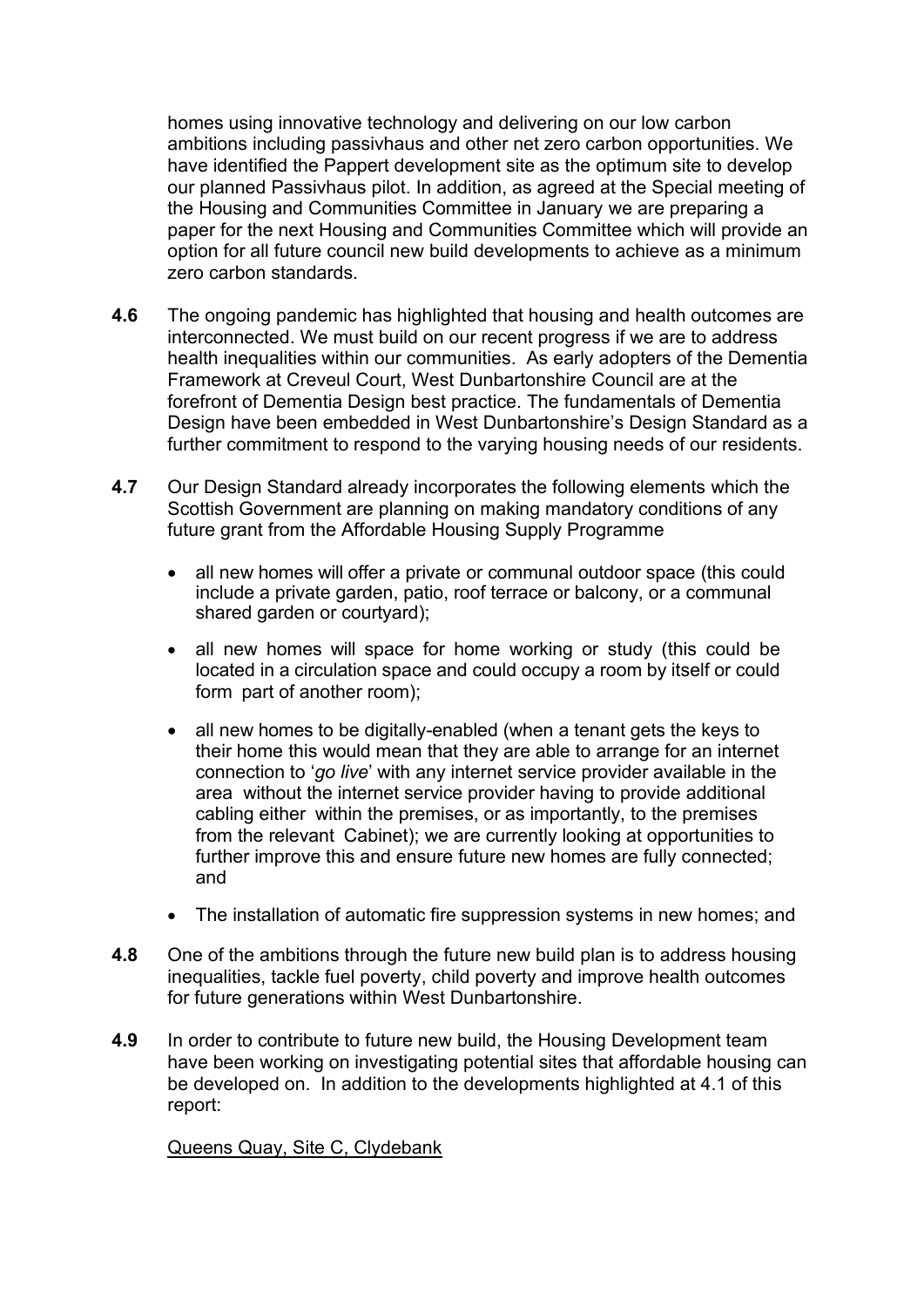The Council is currently developing a design to deliver a projected 20 family type homes on this site to complement the housing mix within sites A and B. This development will also be designed to meet low/zero carbon principles and linked to the Queens Quay district heating network.

#### Willox Park, Doveholm, Dumbarton

This site was transferred in March 2021 to the Housing Revenue Account for £220k after being approved by the Housing and Communities Committee in November 2020. The acquisition was fully funded by additional grant funding from the Scottish Government.

Further and more detailed discussions with HSCP is now taking place as the new properties will also be additional sheltered housing and the design of the project will be progressed.

#### Bank Street, Alexandria

This site has now been transferred to the Housing Revenue Account from the General Services account at a cost of £194k; the acquisition was supported by an additional £150k of grant funding from the Scottish Government. There are a number of constraints within the site and the costs of remediating these issues will be shared by both the General Services and Housing Revenue Capital budgets. Work on designing the site will now progress and be fed back to the next Housing and Communities Committee.

#### Mount Pleasant, Old Kilpatrick

This site was also purchased along with Bank Street and Willox Park at the end of the financial year. A number of surveys have been instructed prior to the planned demolition of the existing building. While planning in terms of this development is at an early stage we would seek to deliver a similar development to the recent Creveul Court development this is supported by a housing needs assessment.

### Dennystoun Forge

We have engaged with the existing Gypsy Travellers community at Dennystoun Forge seeking to provide additional accommodation to meet the current and future needs of the existing residents. Our initial plans have formed an application to the recently introduced Scottish Government funding opportunity through the Gypsy Travellers Accommodation Fund. However, it was not taking forward by the Scottish Government at this stage; however we plan to continue the design and consultative process in terms of this project.

#### Gap Site Strategy

An exercise is currently underway to assess the viability of a number of gap sites for future housing development within the ownership of HRA. The outcomes will be reported back to the next meeting of the Housing and Communities Committee with proposals to inform the development of the Strategic Housing Investment Plan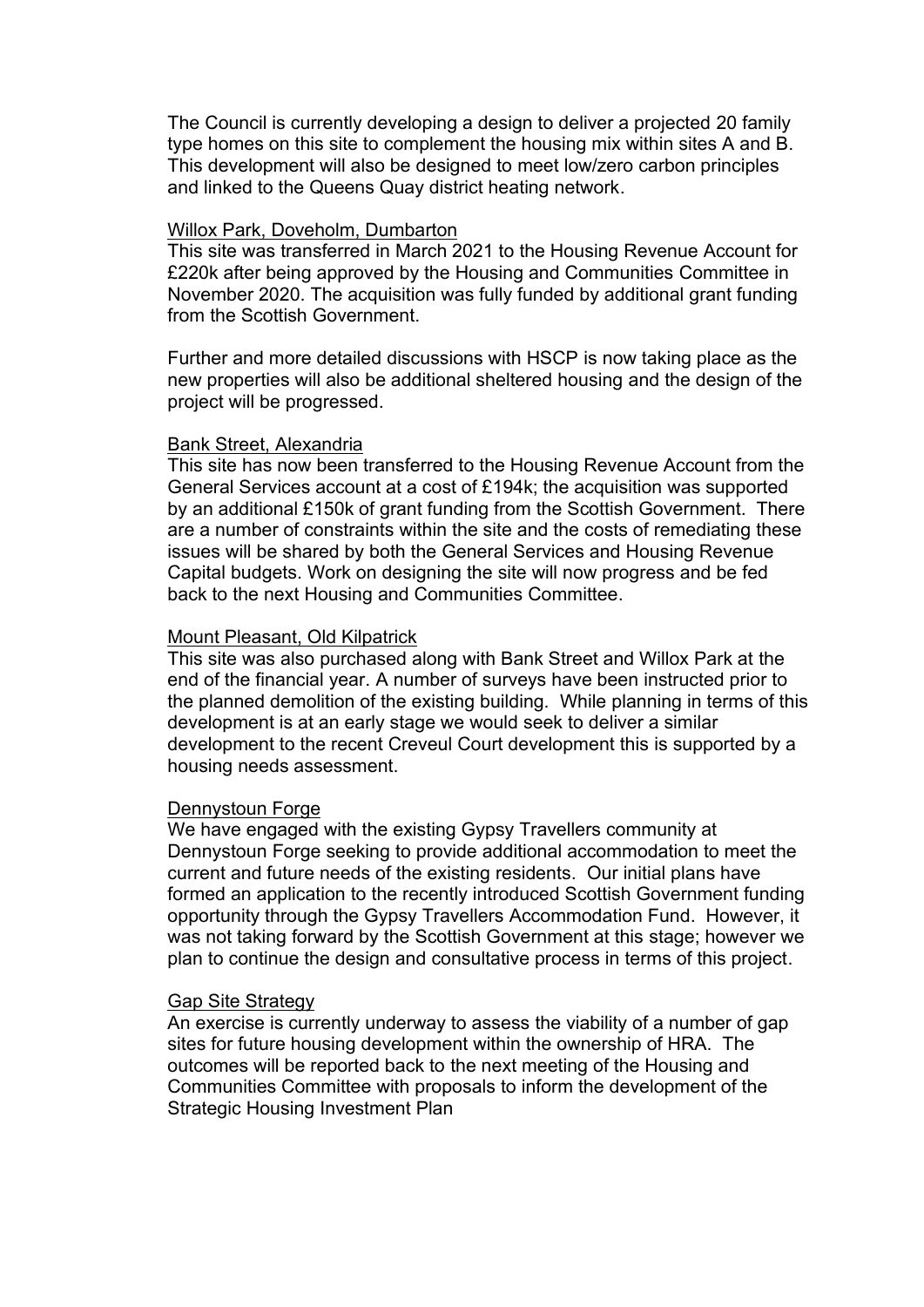- **4.10** The provision of much needed new housing has contributed to positively regenerating local communities in line with the ambitions set out within the Local Housing Strategy.
- **4.11** In addition, other initiatives through our Better Homes approach, such as the implementation of the Housing Asset Management Strategy, housing management initiatives and the HRA Capital Programme carrying out significant works on existing stock have all contributed positively to the overall regeneration of these priority areas.

# **5. People Implications**

**5.1** There are no people implications from this report.

# **6. Financial and Procurement Implications**

## Financial

- **6.1** In March 2021 Council approved the Housing Capital Programme 2021-2026 which saw significant resources committed to the delivery of new council homes in West Dunbartonshire. An expenditure budget of £83.393m for the affordable housing supply programme is factored into the HRA Capital Programme. The additionality in the costs highlighted for the Pappert development can be met from this existing budget; however we would anticipate additional grant funding would be made. As it currently stands, it is anticipated that this programme will complete on project life budget.
- **6.2** Influenced by Brexit, the current Covid-19 pandemic and other issues, the emergence of supply issues and subsequent cost increases has begun to be felt within not only our existing and future sites, but sites across Scotland and the UK. Whilst the impact of these is still being examined, it is prudent to mention this as early as possible in order to provide more detailed information at a future Committee. We have seen an impact in Dumbarton Harbour and we are likely to see this impact on our future development sites including Clydebank East. Housing Development Officers and Finance will continue to assess the impacts in the context of affordability of developments.

## **Procurement**

**6.3** All new development sites will be subject to new detailed procurement strategies and the opportunities highlighted with 4.9 of this report will continue to be prioritised.

## Community Benefits

**6.4** As part of each project, the contract has incorporated an element of Community Benefits that can support a wide range of social, economic and environmental benefits for communities including jobs, apprenticeships and local charity and community initiatives. A summary of the community benefits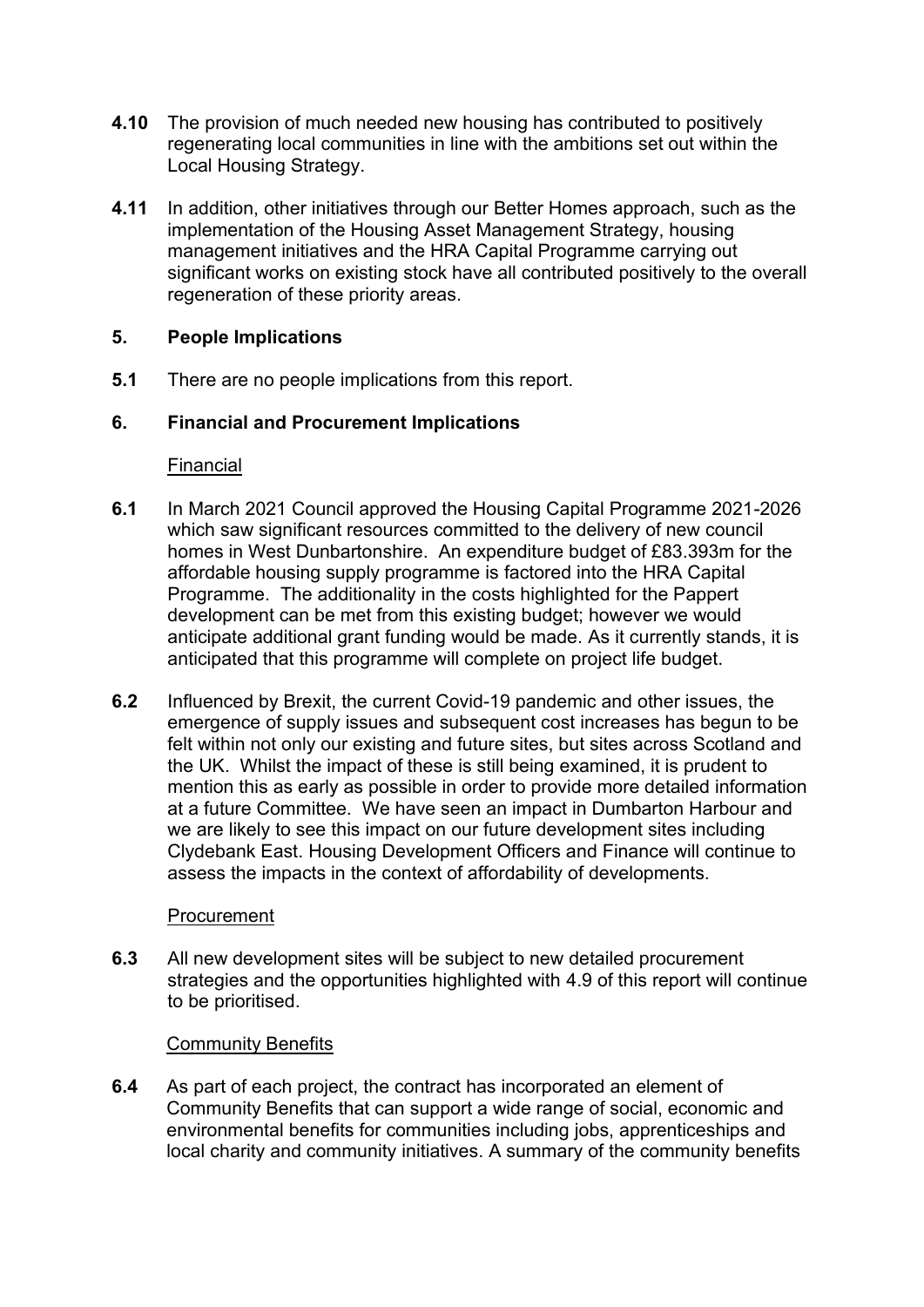achieved through the first phase of the More Homes West Dunbartonshire approach is outlined in the table below:-

| <b>Community Benefit Value</b>                               | Total |
|--------------------------------------------------------------|-------|
| Work placement opportunities (16 plus years) – no.           | 30    |
| individuals                                                  |       |
| Construction Curriculum support activities – no. individuals | 16    |
| Graduates - no. individuals                                  | 1     |
| Apprenticeship starts - no. individuals                      | 17    |
| Existing Apprenticeships - no. individuals                   | 17    |
| Apprenticeships completed - no. individuals                  | 22    |
| New jobs created on construction project - no. individuals   | 16    |
| <b>Community Engagement/Investment</b>                       | £83k  |

# **7. Risk Analysis**

- **7.1** All Council new build projects have their own Risk Register which highlights the risk within and out-with the project team's control. These are maintained and adjusted on an on-going basis.
- **7.2** With any new build project there is a risk that as the projects develop the cost increases beyond the estimated contract cost. Any additional borrowing requirements, or conversely, cost savings will be reported to future meetings of the Housing and Communities Committee. However, this is mitigated through a target cost model approach in our current contract arrangements within the Scottish Procurement Alliance (SPA) framework.
- **7.3** Risk associated with the impact of and ongoing Covid-19 pandemic will be incorporated within the Risk Registers going forward.

## **8. Equalities Impact Assessment (EIA)**

**8.1** The proposal does not alter any existing policy or pattern of service delivery and so is not considered to require an equalities impact assessment.

# **9. Consultation**

**9.1** As part of our recent rent consultation exercise, 92% of respondents indicated their support for the Council's ambitious plans to deliver the Housing Revenue Account (HRA) new council house build programme. Regular updates on new build development are provided to the West Dunbartonshire Tenants and Residents Organisation at the bi-monthly liaison meetings. As detailed at 6.4 above, each project will have their own element of Community Benefits. This will provide opportunities for the community to become involved and participate whether this is pupils at the local school or interested community members.